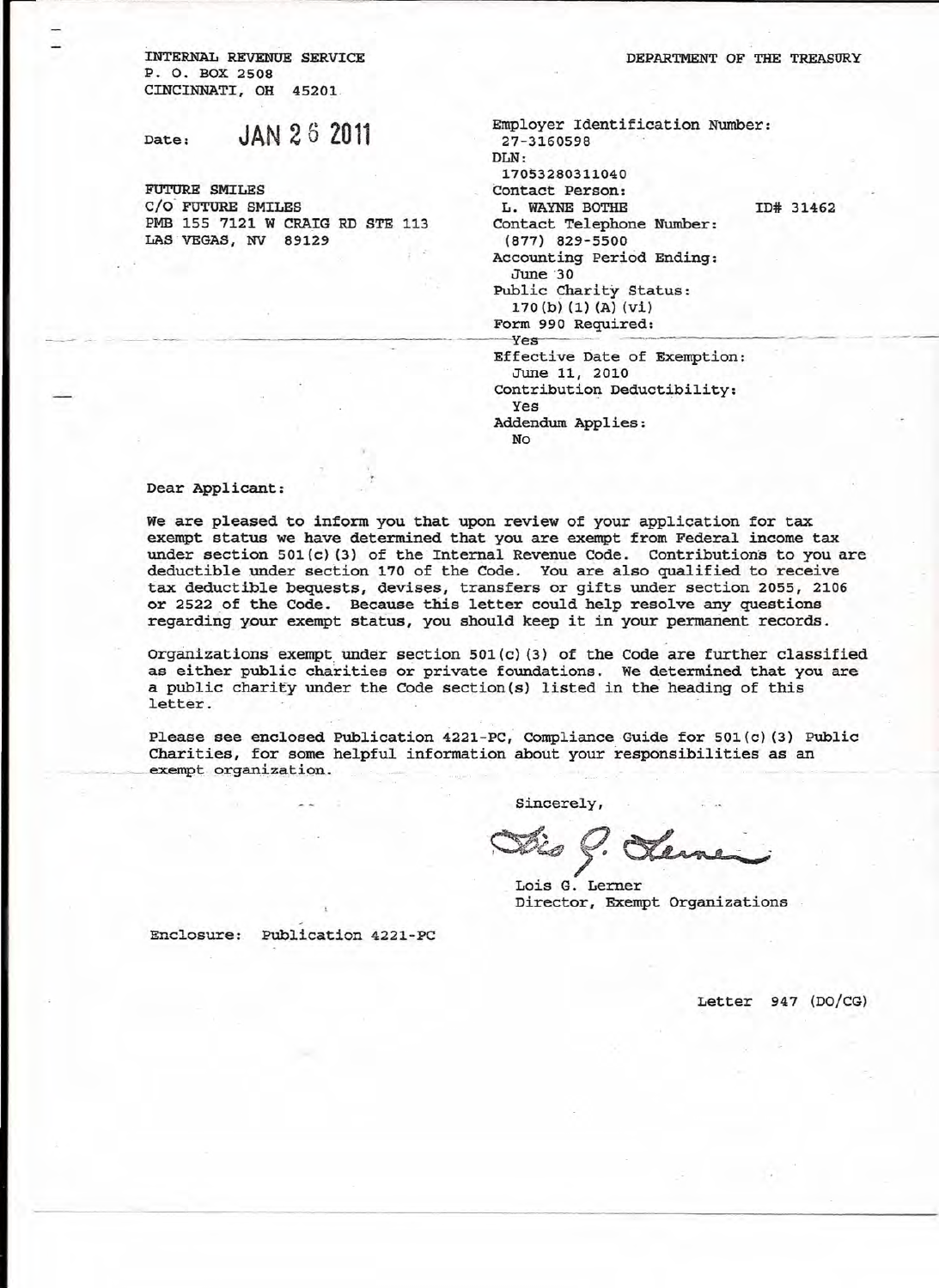

**STEVE SISOLAK** Governor **JAMES DEVOLLD** Chair, Nevada Tax Commission MELANIE YOUNG **Executive Director** 

March 31, 2021

## **FUTURE SMILES 3074 ARVILLE STREET LAS VEGAS NV 89102**

## **STATE OF NEVADA DEPARTMENT OF TAXATION**

Web Site: http://tax.nv.gov 1550 College Parkway, Suite 115 Carson City, Nevada 89706-7937 Phone: (775) 684-2000 Fax: (775) 684-2020

**LAS VEGAS OFFICE** Grant Sawyer Office Building, Suite 1300 555 E. Washington Avenue Las Vegas, Nevada, 89101 Phone: (702) 486-2300 Fax: (702) 486-2373

**RENO OFFICE** 4600 Kietzke Lane Building L. Suite 235 Reno, Nevada 89502 Phone: (775) 687-9999 Fax: (775) 6881303

**HENDERSON OFFICE** 2550 Paseo Verde Parkway Suite 180 Henderson, Nevada 89074 Phone:(702) 486-2300 Fax: (702) 486-3377

Account Number: RCE-014-771 **Exp** date: **March 31, 2026** 

Pursuant to NRS 372.3261 and related statutes, FUTURE SMILES has been granted sales/use tax exempt status as a charitable organization. Direct purchases or sales of tangible personal property made by or to FUTURE SMILES are exempt from sales/use tax. Fraudulent use of this exemption letter is a violation of Nevada law.

Vendors selling tangible personal property to FUTURE SMILES are authorized to sell to them tax exempt. The vendor shall account for the exempt sale on its sales/use tax return under exemptions. For audit purposes, a vendor must have a copy of this letter in order to document the transaction was tax exempt.

This letter only applies to Nevada sales/use tax and does not provide exemption from any other tax.

This exemption applies only to the above named organization and is not extended to individuals, or contractors or lessors to or for such organizations.

Any vendor having questions concerning the use of this sales/use tax exemption letter may contact the Department at one of the district offices listed above.

If, upon further or future review by the Department, it is determined the above named organization does not meet or no longer meets the criteria outlined in NRS 372.348, this letter of exemption will be revoked.

Eric Pederson Revenic Obdrer III Sincerely,

Charlene Bernardo Tax Program Supervisor II